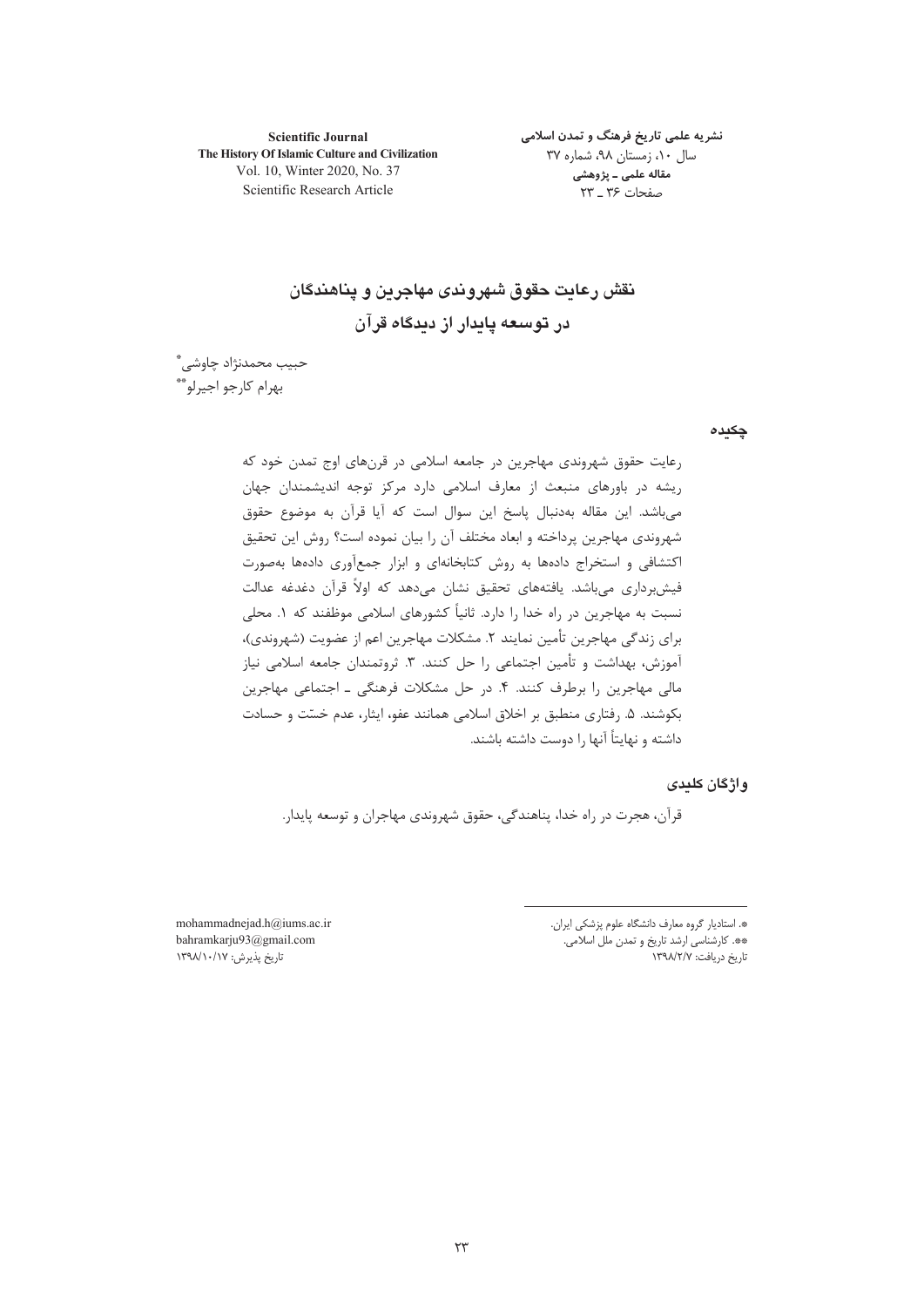#### طرح مسئله

هجرت از سرزمین کفر به جامعه اسلامی از واجبات است و خداوند برای کسانی که بعد از مسلمان شدن به جامعه اسلامی مهاجرت نمی کنند و در سرزمین کفر میمانند، در روز قیامت وعده عذاب داده است.` هجرت واجب در اسلام دو قسم است: هجرت مسلمان بَدَوی و غیرأشنا به معارف اسلامی، به سرزمینی که امکان تحصیل معارف دینی و احکام الهی در أنجا باشد؛ ً و هجرت کسی که در سرزمین کفار ایمان میآورد و بهدلیل فشارها و محدودیتهایی که قوانین سرزمین کفر برای مسلمان ایجاد می کند، قادر به یادگیری معارف دینی و احکام واجب خود و یا انجام واجبات و برپایی شعائر اسلامی نیست، لذا واجب میشود که به کشوری که قوانین اسلام بر آن حاکم است و یا سرزمینی که شرایط انجام آن امور را فراهم میکند، هحرت كند.

پیامبر اسلامﷺ و ائمه اطهارﷺ «تعرّب بعد از هجرت» را حرام و از گناهان کبیره دانستهاند. قرآن نیز چنین امری را نکوهیده است و مستوجب عذاب دانسته است. ۲ منظور از تعرّب بعد از هجرت، برگشتن به سرزمین کفر و الحاد و شرک است بعد از اینکه بهدلیل ایمان آوردن به اسلام، فرد مسلمان به سرزمین مسلمانان و بلاد اسلام هجرت کرده باشد.<sup>۵</sup> معنی لغوی تعرُّب، بَدَوى و دور از تمدن و فرهنگ متعالى بودن است و اگر پيامبر اسلامﷺ برگشتن به بلاد كفر را تعرُّب مىخواند به این دلیل است که اسلام را دینی برخوردار از فرهنگ متعالی و برتر و دوری از اسلام را دوری از ترقی و مدنیت میداند.

مفاهیم هجرت و یا تعرب بعد از هجرت، امروز نیز مصادیق بسیار زیادی دارد. مسلمانان زیادی بعد از فروپاشی شوروی سابق، مجبور به مهاجرت شدند؛ به دلایلی از جمله: نسل کشی مسلمانان بوسنی و هرزگوین توسط صربها که منجر به ترک دیار مسلمانان و پناهندگی به کشورهای همسایه شد؛ حمله آمریکا به عراق و آوارگی هزاران عراقی و در نتیجه پناهندهشدن آنها به ایران؛ حمله ارامنه به منطقه مسلماننشین قرهباغ در جمهوری آذربایجان و آوارهشدن هزاران مسلمان و پناهنده شدن أنها به شهرها و استان های مجاور و یا کشورهای همسایه مثل ایران و ترکیه؛ ناامنی ایجاد شده توسط طالبان برای مسلمانان بهویژه شیعیان افغانستان و در نتیجه پناهندگی هزاران افغانی شیعه به ایران و در روزهای اخیر کشتار مسلمانان روهنگیایی در میانمار و پناهندهشدن آنها به کشورهای همسایه خود مثل کشمیر، بنگلادش و هندوستان که در همه موارد فوق دلیل هجرت عدم وجود امنیت جانی برای مسلمانان است.

بعد از پیروزی انقلاب اسلامی در ایران و حاکمیت قانون اسلام بر این کشور، ایران تنها محل امید مستضعفان و مظلومان شیعه در جهان شد. شیعیان مستضعف بهدلیل ضعف در معارف دینی و کسب علوم اسلامی و تفقه در دین و همچنین برای نجات از یوغ ظالمان و مستبدین کشور خود، به ایران و خصوصاً شهرهای مقدس قم و مشهد پناه آوردند و هنوز هم این مهاجرتها ادامه دارد.

مطالعات میدانی زیادی در شهرهای مهاجریذیر ایران مثل قم، مشهد، کرج و امثالهم نشان میدهد که وضعیت عمومی مهاجران در ایران در تراز نظام جمهوری اسلامی نیست و مهاجران با مشکلاتی مواجه هستند.

حال مسئله اصلی این است که وقتی از دیدگاه قرآن برای هر مسلمانی واجب است که برای یادگیری معارف دینی خود و امکان برپایی شعائر دینی و یا حفظ جان خود به سرزمینهای اسلامی مهاجرت کنند آیا طبق منابع معتبر اسلامی برای حاکمان سرزمینهای اسلامی و مردم کشور مقصد تکالیفی تعیین شده است؟ و آیا در قبال مهاجرین مسلمان، مسئولیتی متوجه جوامع اسلامی میباشد؟

یکی از حوزههای مهم توسعه خصوصاً توسعه پایدار، موضوع شهروندی و پذیرش مهاجر و نحوه برخورد با این پدیده اجتماعی است. این مقاله قصد دارد این موضوع را از دیدگاه قرآن مورد مطالعه قرار دهد. لذا سؤال تحقیق این است: از دیدگاه قرآن حقوق مهاجرین و پناهندگان مسلمان چیست؟ و آیا رعایت این حقوق در راستای توسعه پایدار جامعه میزبان میباشد؟

 $\cdot$ ۰ نساء (۴): ۹۷. ۲. توبه (۹): ۱۲۲. ٣. نساء (۴): ٩٧؛ انفال (٨): ٧٢. ۴. نساء (۴): ۹۷.

۵. کلینی، *الکافی*، ج ۵، ص ۴۴۳.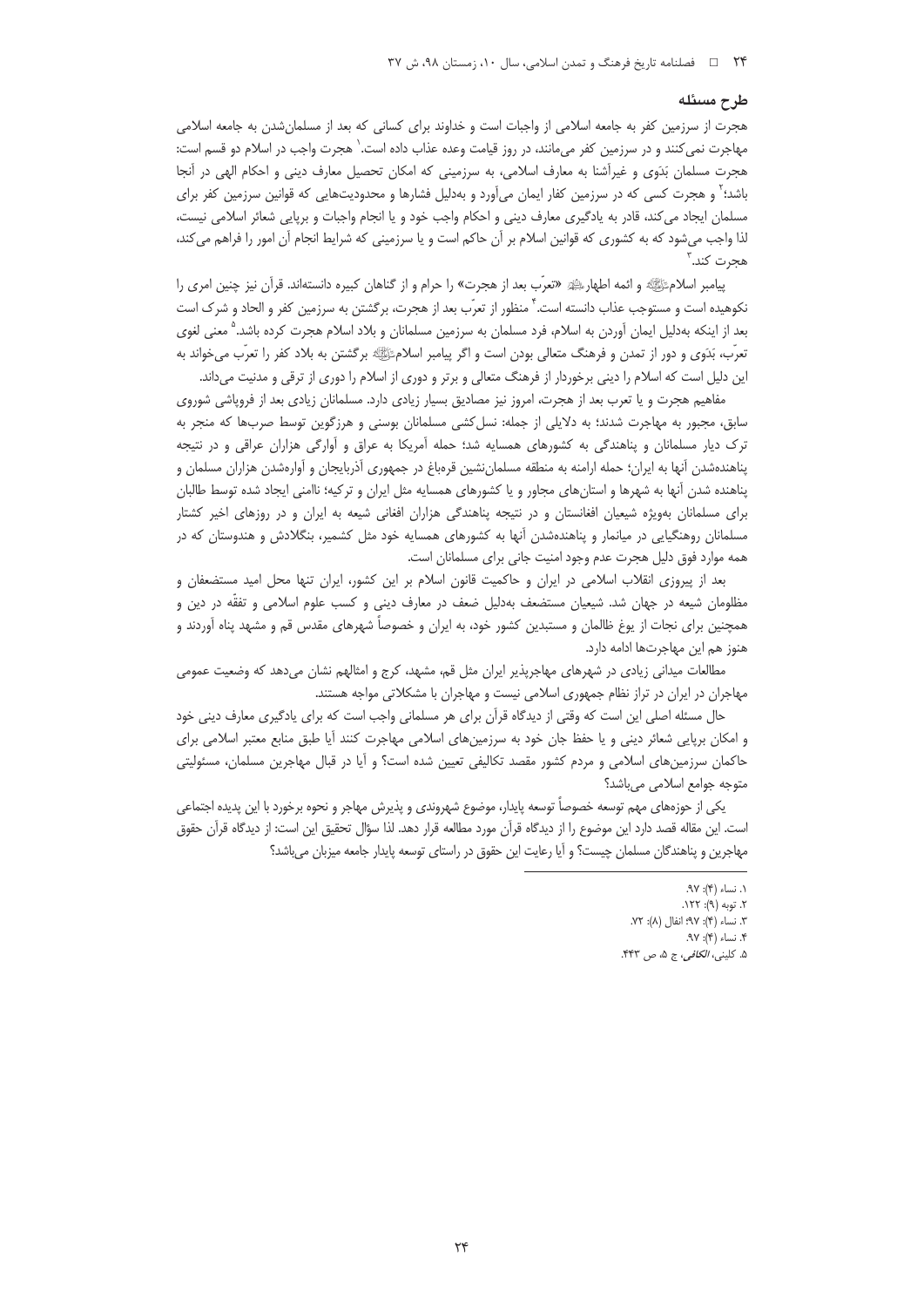نقش رعایت حقوق شهروندی مهاجرین و پناهندگان در توسعه پایدار از دیدگاه قرآن ها ۲۵

روش این تحقیق اکتشافی و اجتهادی می باشد که از طریق تحلیل محتوای آیات و روایات قصد نتیجه گیری دارد. لذا به لحاظ جامعه أماري، روش كتابخانهاي و ابزار جمعأوري اطلاعات، فيش برداري است.

## بيشينه تحقيق

هر چند مقاله و یا مطلب علمی با موضوع عدالت در حوزه مهاجرت و درخواست عضویت در جوامع اسلامی از دیدگاه قرآنی و روایات یافت نشد ولی مطالب علمی بسیار زیادی مرتبط با این موضوع یافت شد که در ذیل گزارش مختصری ارائه میگردد.

مایکل والزر در کتاب «ح*وزههای عدالت»* به موضوع عضویت و حق شهروندی برای مهاجرین پرداخته است. ایشان معتقد است: ۱. برای برقراری عدالت در این حوزه باید برای کسانی که در خصوص پذیرش و یا عدمپذیرش مهاجرین تصمیم میگیرند، ملاک تعیین کرد؛ بهطوری که افراد ناصالح حق تصمیم در این موضوع را نداشته باشند. ۲. برای پذیرش کسانی که مهاجرت می کنند باید ملاک منصفانهای تعیین نمود و نباید خودخواهانه فقط دلایل کشور میزبان دیده شود. ۳. میزان و سطح برخورداریهای یک مهاجر و میزبان باید دقیقاً مشخص گردد. ایشان در کتاب خود در خصوص هر کدام از این سه مورد، دیدگاه خود را مطرح نموده است. ٰ

رحمتاله عبداللهزاده انگیزههای مهاجرت در اسلام را دست یابی به گشایش و امنیت، اظهار شعائر اسلام و تبلیغ دین بیان نموده است و معتقد است مهاجرت پیامبرﷺ در صدر اسلام به مدینه باعث تبلیغ و گسترش دین اسلام، ایجاد وحدت بین مسلمانان، تدوین نخستین قانون اساسی جامعه اسلامی، تأمین امنیت مرزهای جامعه اسلامی، ایجاد سازمان رزمی و بیان و تفصیل آیات و احکام شده است.<sup>۲</sup>

جمشید صدری نیز هجرت را باعث گسترش و نشر احکام قرآن بیان نموده است.<sup>۳</sup>

مطالعات میدانی زیادی با هدف بررسی وضعیت مهاجرین مسلمان در جمهوری اسلامی ایران انجام گرفته است که برخی به وضعیت نیروی کار مهاجر،<sup>۴</sup> برخی به تغذیه کودکان افغانی و یا وضعیت زنان مهاجر افغانی،<sup>۵</sup> برخی به کیفیت زندگی مهاجرین، ً برخی به احساسات و نوع نگرش آنها به کشور میزبان<sup>۷</sup> و برخی به مسائلی مثل آموزش و فضای فیزیکی در اختيار مهاجرين يرداختهاند.

هر چند این مقالات مسئله عدالت را بهطور عام مورد مطالعه قرار ندادهاند ولی مروری بر این مقالات میتواند وضعیت مهاجرین مسلمان را تا در ایران حدودی نشان دهد.

کتاب *«اخلاق کاربردی، چالشرها و کاوشرهای نوین در اخلاق عملی» که ت*وسط جمعی از نویسندگان نوشته شده است، به مهمترین مسائل مربوط به شهروندی و مهاجرت پرداخته است. این کتاب \_ همانند مایکل والزر \_ معیارهای مثبت و منفی برای تصمیمگیری در خصوص شهروندی، و نیز دلایلی در خصوص عدم محدودیت در مهاجرت را از زبان برخی دانشمندان مطرح و از آنها دفاع نموده است. این کتاب هرگونه محدودیت در مهاجرت را مخدوش کردن حق آزادی، حق حیات و عدم رعایت عدالت توزیعی میداند. البته می پذیرد که تنها محدودکننده طبیعی مهاجرت آزاد، محدودیت امکانات کشور مقصد می!شد. این کتاب توسط یک مؤسسه حوزوی مورد حمایت قرار گرفته و چاپ شده است ولی در این قسمت از کتاب از دیدگاه مذهبی به موضوع پرداخته نشده است.

مطالعه پیشینه تحقیق، سؤالات متعددی را در مسیر پاسخ دادن به سؤال اصلی تحقیق ایجاد کرد که در حقیقت بهنوعی

١. والرز، حوزههای عدالت در دفاع از کثرت گرایی و برابری، ص ١١٧ ـ ۶٧.

۲. عبداللهزاده، «انگیزهها و پیامدهای هجرت در اسلام»، *پیک نور، ص ۶۶ ـ ۵*۸.

۳. صدری، «اهمیت هجرت پیامر اکرمﷺ» در گسترش اسلام و نشر احکام قرآن»، *سراج منیر، ص* ۱۴۰ <sub>–</sub> ۱۱۹.

۴. پروین و رستمی، «بررسی اثرپذیری حق کار کارگران مهاجر قانونی در ایران از اسناد بینالمللی»، *مطالعات حقوق خصوصی، ص ۱۰۶ – ۱*۸٪ حسینشاه و دیگران، «نقد و بررسی ادبیات جبران خدمات و مفهوم آن برای نیروی کار مهاجر»، *فصلنامه مجله ایرانی مطالعات مدیریت*، ص ۲۲۱ ـ ۲۰۳.

۵. رضائیان و دیگران، «وضعیت تغذیه کودکان مهاجر افغانی ساکن در شهرستان شهریار با استفاده از شاخص توده بدنی»، *پایش، ص ۲*۸ ـ ۲۳.

۶. زیاری و دیگران، «بررسی و سنجش شاخصهای کیفیت زندگی در شهروندان مهاجر و بومی (مورد پژوهش: شهر قم)»، *مسائل اجتماعی ایران*، ص ۷۸ ـ ۵۵.

۷. بوربور، «مهاجران و راههای گذار از احساس تبعید: بررسی رهیافتهای نظری»، *مجله علوم اجتماعی، ص* ۳۴۹.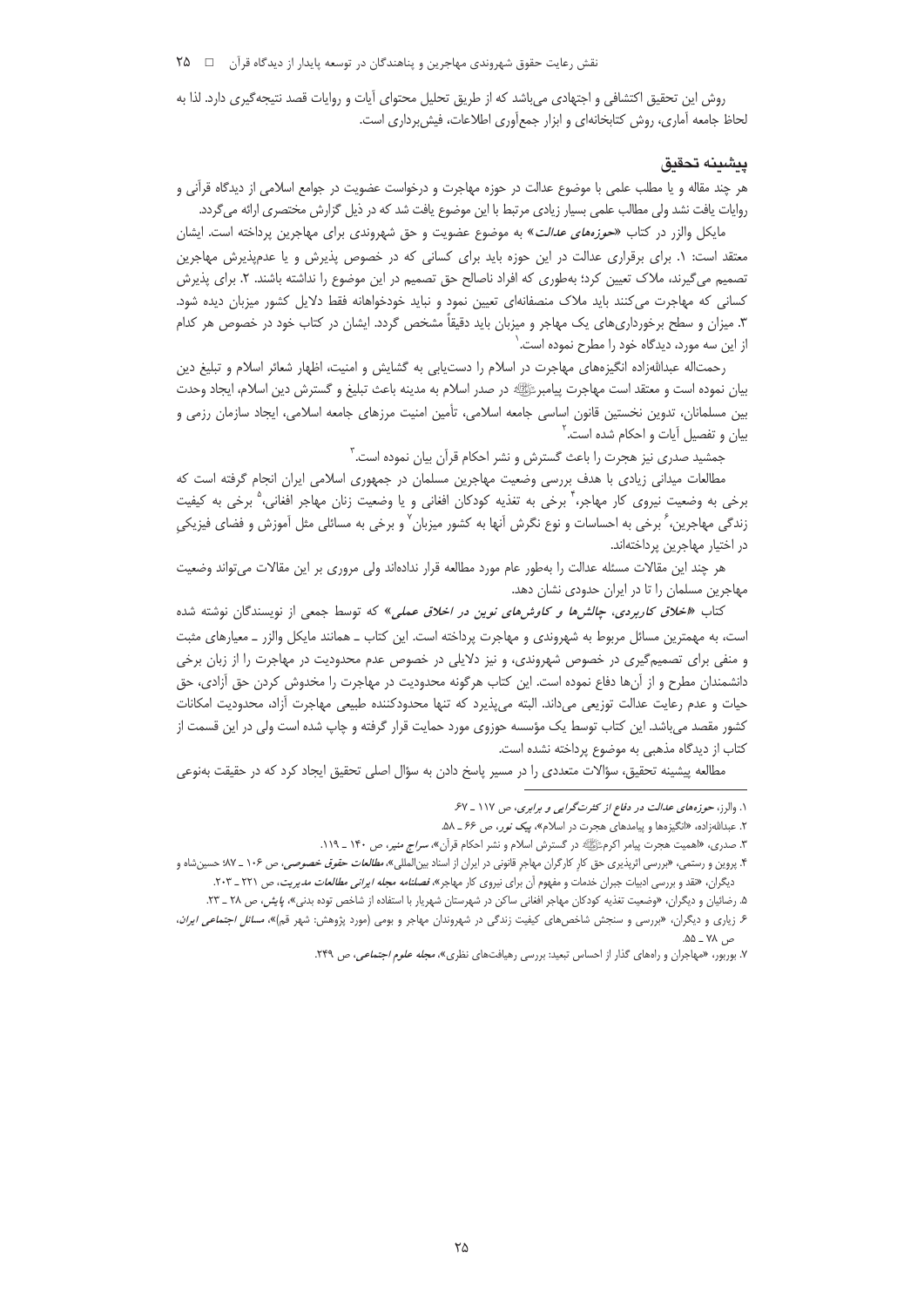## ٢۶ = فصلنامه تاريخ فرهنگ و تمدن اسلامي، سال ١٠، زمستان ٩٨، ش ٣٧

چارچوب نظری این تحقیق محسوب می گردد:

١. أيا موضوع برخورد عادلانه با مهاجرين، دغدغه قرآن نيز ميباشد؟

٢. آيا در قرآن و روايات، بين دو پديده اجتماعي مهاجرت و پناهندگي تفاوت ديده مي شود؟

٣. شاخصها و ملاكهاى پذيرش مهاجرين از ديدگاه قرآن چيست؟

۴. آیا از دیدگاه قرآن، مهاجرین همانند اهالی کشور میزبان (انصار) از حقوق یکسان برخوردار هستند؟

# توسعه يابدار و منابع انساني

طبق گزارش کمیسیون برانتلند سازمان ملل (WCED) در سال ۱۹۸۷، توسعه پایدار عبارت است از توسعهای که نیازمندیهای نسل حاضر را بدون لطمهزدن به توانایی نسلهای آتی در تأمین نیازهای خود برآورده میکند.` لذا در پایداری یک توسعه، سه جنبه از اهمیت برخوردار است: اقتصادی، زیستمحیطی و اجتماعی، و این هرسه باهم بهطور کامل در تعامل هستند. پس اهداف توسعه پايدار عبارتند از:

ـ رشد اجتماعی: باید در جامعه درحال توسعه، نیازهای همه افراد برآورده شود و یا مردم احساس کنند که جامعه در مسیر توسعه و درصدد رفع نیازهای آنها می باشد تا از پایداری برخوردار باشد.

ـ حفاظت مؤثر از محیطزیست: هیچ نسلی از جامعه حق ندارد برای رسیدن به رفاه و برخورداری از تکنولوژیهای برتر، منابع طبیعی را طوری مصرف کند که نسلهای آینده را از آنها محروم کند.

\_ رشد اقتصادی: این توسعه باید رشد پایدار اقتصادی و رونق اقتصادی را به همراه داشته باشد.

ولی اگر با دقت به این اهداف و تعاریف توجه شود، اهمیت نقش انسان و توجه به منابع انسانی و رعایت عدالت درباره آنها معلوم میشود. این اهداف توسط یک انسان بافرهنگ و آگاه که در اثر ظلم و جور مورد آزار قرار نگرفته و عقدههای روی هم انباشته از جهان اطراف خود ندارد، قابل تأمین است. انسان ناآگاه و یا انسان نیازمند و مظلوم را نمی توان برای اجرا*ی* این اهداف مدیریت کرد.

همچنین دکتر الوانی و پورعزت ـ به نقل از مصطفی طلبا ـ در تعریف از توسعه پایدار تأیید می کنند که خوداتکایی، حراست از محیطزیست، بهینهسازی مصرف منابع، توجه به اولویت امنیت و سلامت انسانها، توسعه انسانی و فقرزدایی، از اهداف توسعه پایدار قرار گرفته است ولی در ضمن می|فزایند که فقر مخربترین عامل برای محیطزیست میباشد.' پس می¤وان نتیجه گرفت که توسعه پایدار در جوامع، نیازمند رعایت حقوق شهروندان و کسب رضایت آنها و اشاعه فرهنگ و آگاهی است.

## بافتههاى تحقيق

## عدالت مهمترين دغدغه قرآن درباره مهاجرين

شهروند عبارت است از به رسمیت شناختن موقعیتی رسمی که از حقوق و مزایایی برخوردار است. شهروند کسی است که در حمایت دولت بوده و در پیشبرد دعاوی|ش همانند سایر اعضا بر مبنای برابری با سایر شهروندان از دولت کمک میگیرد و خود نیز با نقش داشتن در هیئت حاکمه، به دولت مشروعیت میبخشد. در حقیقت شهروندی هویتی است که به سه عنصر تجزيه مي شود: عنصر مدني، عنصر سياسي و عنصر اجتماعي.

عنصر مدنی جایگاهی است که افراد می توانند بر مبنای آن بهطور یکسانی دعاوی خاصی را علیه یکدیگر یا دولت مطرح كنند، عنصر سياسي به افراد حق تصميم گيريهاي دولتي نظير شركت در انتخابات و انتخاب شدن را ميدهد و عنصر اجتماعی را می¤وان در رفاه عمومی خلاصه کرد.<sup>۳</sup>

وقتی فشار مشرکین مکه بر مسلمانان زیاد میشود و عدهای از مسلمانان مجبور به مهاجرت میشوند؛<sup>۲</sup> خداوند به

<sup>1.</sup> WCED, Sustainable Society, P. 43.

۲. الوانی و یورعزت، «عدالت اجتماعی شالوده توسعه پایدار»، *مجله کمال مدیریت*، ص ۲۸ ـ ۱۷. ٣. جمعی از نویسندگان، *اخلاق کاربردی*، ص ٣١٨ ـ ٣١٧.

۴. ابن@شام، *سیرت رسول الله ﷺ* (سیرةالنبی)، ج ۱، ص ۳۱۳ ـ ۳۱۲: فیاض*، تاریخ اسلام*، ص ۶۳ ـ ۶۲.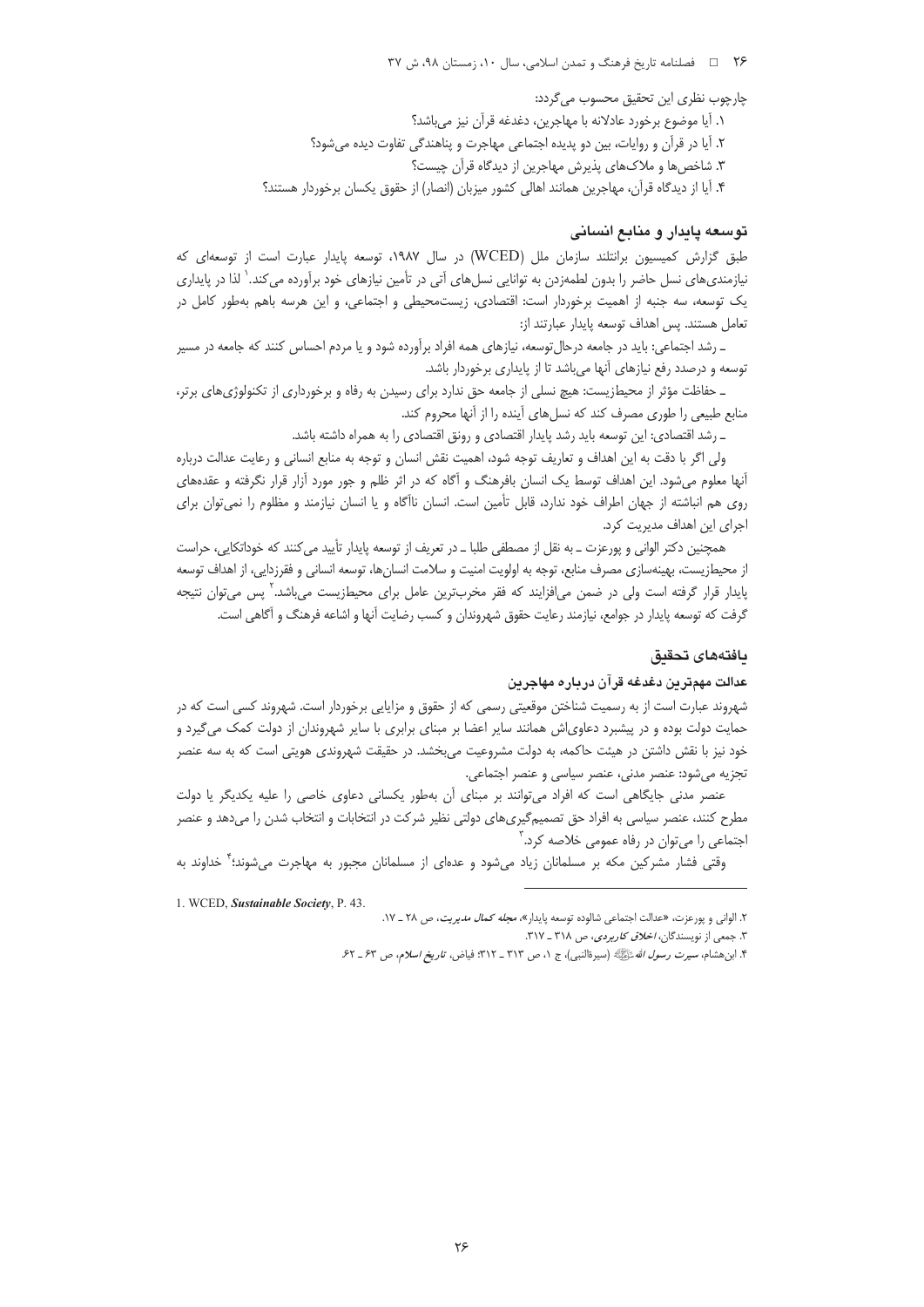## پیامبرش مے فرماید:

یهود و مشرکان را در عداوت و دشمنی، سرسختترین مردم نسبت به مؤمنین خواهی یافت ولی آنان که میگویند ما مسیحی هستیم نزدیکترین دوستان به مؤمنین هستند. این به خاطر آن است که در میان آنان افرادی دانشمند و راهب وجود دارد و آنان در برابر حق و حقیقت کبر و غرور نمیورزند و هر زمان آیاتی را که بر پیامبر نازل شده بشنوند چشمهای آنان را میبینی که پر از اشک شده است. این به خاطر حقیقتی است که دریافتهاند. آنان میگویند: پروردگارا، ما ایمان آوردیم، ما را با گواهان (پیامبران و صالحان) منظور بفرما.<sup>י</sup>

این آیات در خصوص هجرت عدهای از مسلمانان ـ به همراهی جعفر بن ابیطالب معروف به جعفر طیار ـ به حبشه میباشد. از این آیات می شود رضایت خداوند و پیامبرش را از کشوری که نسبت به مهاجرین مسلمان خوش رفتاری می کنند، استنباط کرد.<sup>۲</sup> همچنین میشود فهمید که این خوش,رفتاری اگر در همه عرصههای مدنی، سیاسی و اجتماعی باشد، بدون شک باعث رضایت و خوشنودی بیشتر خداوند و پیامبرش خواهد بود. در آیات بعدی نیز که شامل آیات ۸۲ تا ۸۶ سوره مائده می باشد، خداوند رضایت خود را با وعده بهشت نسبت به حاکمیت حبشه یعنی نجاشی می فهماند و احادیث معتبری از رسول اکرمﷺ نیز وجود دارد که شخص ایشان از عملکرد نجاشی راضی بودند. قبل از اعزام مسلمانان به حبشه پیامبر اکرمﷺ میفرماید:

او(نجاشی) پادشاهی درستکار است و کسی در نزد او ظلم نمیکند و ظلم نمیبیند، پس نزد او بروید تا .<br>خداوند برای مسلمانان گشایش قرا<sub>د</sub> دهد.

در این حدیث مهمترین ویژگی نجاشی این میباشد که نه اجازه میدهد کسی ظلم کند و نه اجازه میدهد که به کسی ظلم شود.

اساساً یکی از اهداف تأسیس فرهنگ مترقی هجرت توسط اسلام و تأکید به آن در آیات متعدد قرآن<sup>۲</sup> نجات یافتن از ظلمهایی است که در وطن مسلمانان بر آنان روا دانسته می شود و محدودیتهایی که در آنجا بر یک انسان مسلمان تحمیل می گردد. لذا خواسته اسلام، برخورداری مسلمانان از حقوق شهروندی ــ همانند سایر ساکنان یک کشور ــ است تا بتوانند به وظايف ديني خود عمل كنند.

پیامبر اکرمﷺ برای تشکیل جامعه اسلامی و احیای حقوق افراد در مدینه، عهدنامهای را ـ با توجه به وضعیت جامعه ساده اسلام در آن دوره ــ بین گروههای مهاجرین و انصار تدوین کرد و از آغاز ورود به مدینه، در جهت حفظ جامعه نوپای اسلام، در تلاش بود تا با ابزارهای گوناگون اجتماعی و اسلامی، تعصبهای قبیلهای را به همدلی، یگانگی و برادری بین مهاجرین و انصار تبدیل کند.<sup>۵</sup> همچنین بنا به گزارش منابع گوناگون، پیامبرﷺ برای حقوق یهودیان در مدینه، عهدنامهای با آنان بست که در این عهدنامه بهعنوان شهروند جامعه اسلامی محسوب و دارای آزادی دینی میشدند، البته در صورتی که به اسلام ضرر نرسانند. ً

در زمان حکومت حضرت علىﷺ نيز طلحه و زبير پس از چندى اقامت در مدينه و مخالفت حضرت با تقاضاى مزايا و امارت آنها ـ به این جهت که خود را برتر از سایر افراد جامعه می دانستند ـ از امام مأیوس شده و به بهانه زیارت به مکه رفتند و در نهایت به گروه دشمنان پیوستند.<sup>۷</sup> این رفتار حضرت علیﷺ نشانگر عدم تبعیض و اجرای عدالت در جامعه اسلامی است.

علاوه بر آیات مربوط به مهاجرین صدر اسلام، ادله عام دیگری نیز از آیات و روایات می توان یافت که نشان می دهد

٠١. مائده (۵): ٨٣ \_ ٨٢

٢. طبرسي، مجمع البيان في تفسير القرآن، ج ٧، ص ١۴٩.

۳. نیشابوری، *تفسیر غرائب القرآن و رغائب الفرقان*، ج ۳، ص ۴: فیاض، *تاریخ اسلام*، ص۶۲

۴. نساء (۴): ۹۷ و ۱۰۰؛ انفال (۸): ۷۲، ۷۳ و ۲۴؛ توبه (۹): ۱۰۰؛ نور (۲۴): ۲۲؛ حشر (۵۹): ۹ ـ ۸

۵. يعقوبي، *تاريخ يعقوبي*، ج ۱، ص ۳۷۰: ابن&شام، *السيرةالنبويه*، ج ۲، ص ۱۵۰ و ۲۲۱: واقدى، *المغازى*، ج ۱، ص ۳۶۸ـ۳۶۵: ابن*سد، الطبقات* الكبرى، ج ٢، ص ۴٨؛ بلاذرى، فتوح البلدان، ص ٣٥.

ع طبري، تاريخ الامم و الملوك، ج ٢، ص ٤٧٩: واقدى، المغازى، ج ١، ص ١٧۶: بلاذرى، *انساب الاشراف*، ج ١، ص ٣٣٣.

۷. فیاض، *تاریخ اسلام*، ص ۱۴۴.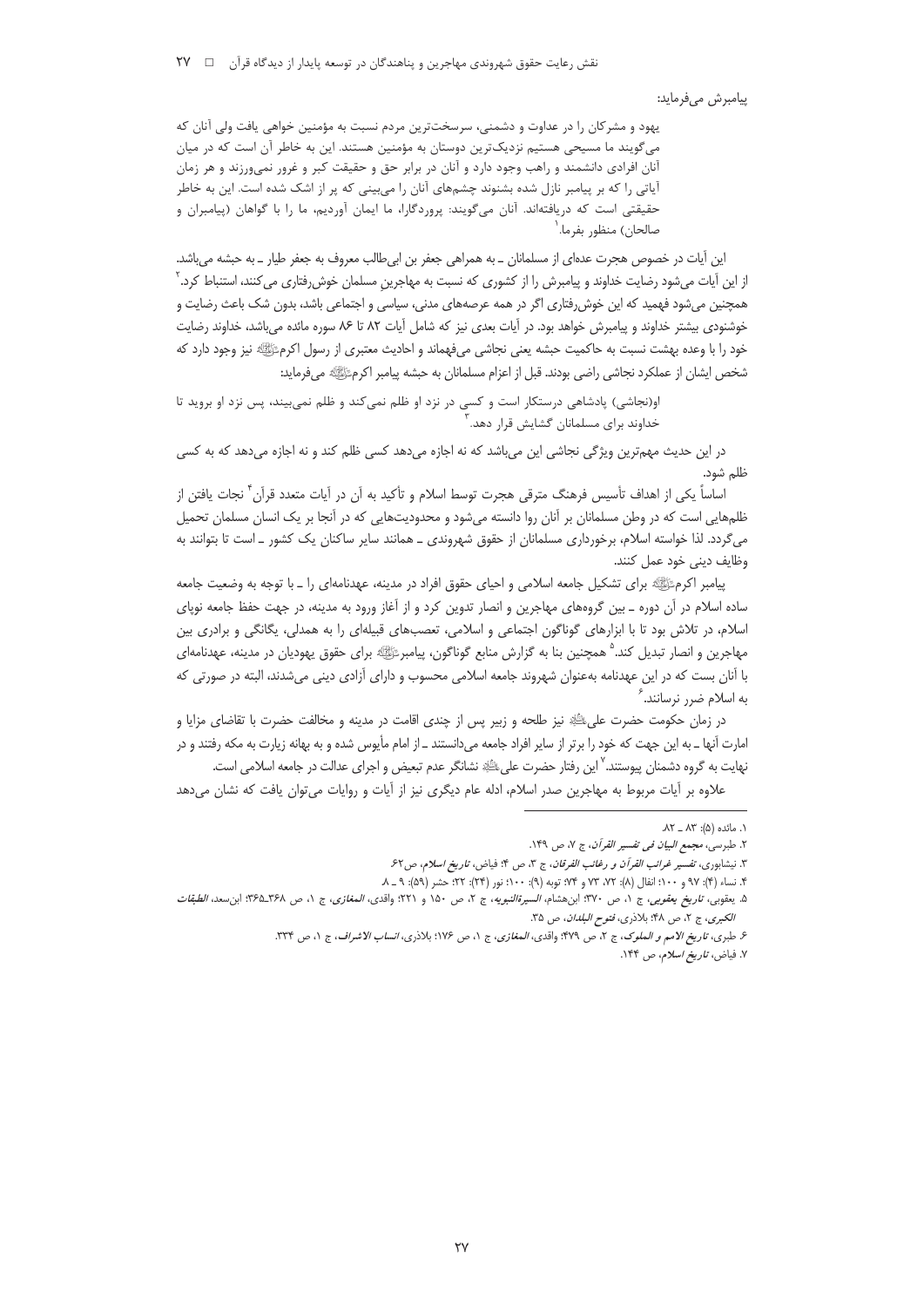## ۲۸ = د فصلنامه تاریخ فرهنگ و تمدن اسلامی، سال ۱۰، زمستان ۹۸، ش ۳۷

دغدغه قرآن و روایات اسلامی، برقراری عدالت برای مهاجرین مسلمان همانند سایر شهروندان می باشد:

۱. عدم وجود شرط و یا قیدی در قرآن در خصوص برخورداری از مواهب الهی می¤واند دلیل خوبی برای محدودیت نداشتن مهاجرت به هر نقطه از جهان و حق برخورداری مهاجرین از تمام امکانات مقصد مهاجرت باشد. این دلیل شبیه دلیل حق حیات مایکل والزر میباشد.` شهروندی و یا عضویت ــ که در جهان معاصر شرط بهرهمندی از مواهب و امکانات یک جامعه است ــ طبق آيه قرآن مشروط نيست و همه از چنين حقى برخوردارند و بايد بتوانند از تمام امكانات محلي كه در آن زندگی می *ک*نند، استفاده نمایند.<sup>۲</sup>

۲. خداوند همه مسلمانان را امتی واحد میداند که باید با هم اتحاد و انسجام داشته باشند.<sup>۳</sup> علامه طباطبایی در «تفسیر *المیزان»* کلمه اختلاف را در مقابل امّت واحده قرار داده و معتقد است که اختلاف از اموری است که طبع سلیم آن را نم ریسندد. ایشان اختلاف را باعث ضعیف شدن جوامع مے داند و مے رگوید: اختلاف آثار سوء دیگری از قبیل نزاع، مشاجره، جدال، کشت و کشتار، کینهتوزی و دشمنی نیز دارد که هریک به نوبه خود در سلب امنیت و سلامتی، تأثیر بهسزایی دارند.<sup>۴</sup>

از این آیه میتوان استفاده نمود که «امت واحده» بودن انسانها یک مطلوب الهی است و منظور از امت واحده بودن، عدم وجود اختلاف، درگیری و نزاع بین انسان هاست و این حاصل نمی شود مگر اینکه انسان ها حقوق یکدیگر را رعایت كنند و به حقوق يكديگر تجاوز نكنند. يعني انسانٍها صرفاً بهدليل انسان بودن، حقوقي دارند كه رعايت آن بر همه واجب است و این حقوق به طریق اولی نسبت به مهاجرین مسلمان در کشورهای اسلامی، قابل تسری میباشد. این استدلال قرآن نزدیک بهدلیل دیوید میلر برای عدم محدودیت در مهاجرت است، ایشان حق حیات را حقی اساسی و عمومی میدانند.<sup>۵</sup>

۳. در دیدگاه اسلامی ـ که منبعث از آموزههای قرآنی است ـ همه انسانها از یک پدر و مادر میباشند و لذا بین آنها تفاوتی وجود ندارد. ٔ از سوی دیگر خداوند مؤمنین را باهم برادر میداند. علامه طباطبایی این نسبت را دارای آثار شرعی، حقوقی و احتما*عی* مے داند. <sup>۷</sup>

امام صادق ﷺ در ذکر آثار نسبت برادري ميفرمايد: برادر نبايد به برادر خود خيانت کند و در حق او ظلم نمايد و يا او را فريب دهد، اگر به او وعدماي داد نبايد خلف وعده كند.^ روشن است كه دين اسلام دغدغه رعايت حقوق انساني و ايماني را بین انسانها دارد و مصمم است که این حقوق بین تمام انسانها و بهخصوص مسلمانها رعایت گردد.

۴. خداوند بندگان خود را دعوت به احسان، انفاق، صلح و محبت به کسانی می نماید که یا ضعیفاند و یا مظلوم و نیازمندند.<sup>۹</sup> عمل به چنین دستوری که از سوی خداوند صادر شده است، اجازه تجاوز و تعدّی به حقوق دیگران را نمیدهد. لذا انسانهای نیازمند و خصوصاً مسلمانان، تابع هر ملت و کشوری که باشند، مستحق احسان هستند و خداوند انسانها را تشويق به احسان مي كند.

۵. حضرت رسول اکرمﷺ در حدیثی میفرماید: «مردم مانند دندانههای شانه هستند (همه انسانها با هم برابرند).»`` این حدیث نیز همانند آیه اول سوره نساء وجود تفاوت را بین انسانها نفی میکند. اختلاف بین انسانها حاصل اختلاف جغرافیایی، نحوه تغذیه و متأثر شدن از محیط میباشد و به تفاوت و اختلاف در ذات برنمیگردد. لذا نتیجه میگیریم که طبق نظر اسلام هیچ انسانی حق محروم کردن سایر انسانها را در نیازهای اولیه ندارد.

۶ـ حضرت على ﷺ مي فرمايد: به خدا سوگند، اگر هفت اقليم (تمام جهان) را با آنچه در زير آسمان هاست به من دهند

- ٢. بقره (٢): ٢٩.
- ٣. هود (١١): ١١٨١؛ انبياء (٢١): ٩٢.

۴. طباطبايي، *الميزان في تفسير القرآن*، ج ١١، ص ٨١ ـ ٨٠.

ع نساء (۴): ۱.

٧. طباطبايي، *الميزان في تفسير القرآن*، ج ١٨، ص ٣٧٠.

۸. کلینی، *الکافی*، ج ۲، ص ۱۶۶.

۹. نساء (۴): ۳۶.

١٠. صدوق، *من لا يحضره الفقيه*، ج ۴، ص ٣٧٩.

5. Miller, *Principles of social justice*, P. 193 - 205.

١. والزر، حوزههای عدالت در دفاع از کثرت گرایی و برابری، ص ٧٠.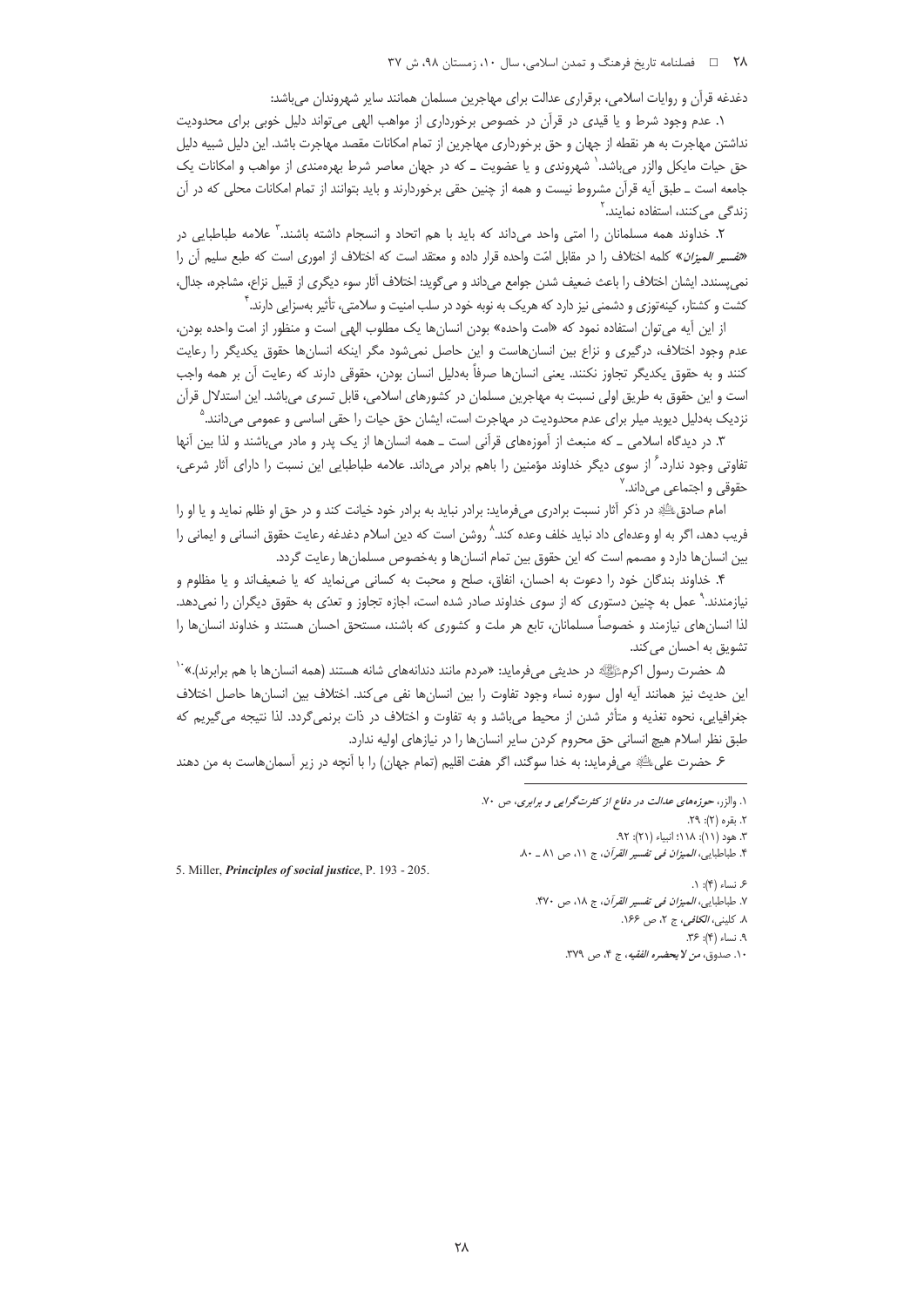نقش رعایت حقوق شهروندی مهاجرین و پناهندگان در توسعه پایدار از دیدگاه قرآن ها ٢٩

تا خدا را نافرمانی کنم و پوست جوی را از مورچهای به ناروا بگیرم، چنین نخواهم کرد.<sup>\</sup> این حدیث به همراه ادله دیگر، بر اثبات حق برای مهاجرین نسبت به ازادی در برگزیدن محل زندگی، می¤واند دلالت کند که دین اسلام بر تعدّی نسبت به حقوق انسانها با هر دین و مذهب و تابعیت که باشند، خشنود نیست.

## هجرت و پناهندگی در قرآن

اهداف و انگیزههای هجرت بیش از پناهندگی است. در هجرت، مسلمانان علاوه بر تأمین امنیت خود، اهدافی از قبیل تبلیغ، توسعه دین، ایجاد تغییر، بهبود وضعیت محیطی که به آن مهاجرت میکنند و احیای شعائر اسلامی را دنبال میکنند. هر چند پناهندگان نیز میتوانند نقش مثبتی در جامعه میزبان ایفا کنند ولی هدف اولیه از پناهندگی صرفاً نجات از ظلم ظالمان و حفظ دین، جان، مال و ناموس خودشان میباشد.

قرآن عنوان هجرت را برای پناهندگی جعفر طیار و مؤمنین همراهش به حبشه بهکار نبرده است ولی روایات زیادی وجود دارد که در همه آنها این اتفاق و پدیده دینی، تاریخی و اجتماعی، هجرت نامیده شده است. در روایتی که هم از اهلسنت و هم شیعه نقل شده است، پیامبر اکرمﷺ میفرماید: عمر و یارانش یک هجرت ولی کشتیسوارها دو هجرت داشتند.' پیامبر اکرمﷺ در مدینه مرجع قضاوت بین دو گروه قرار میگیرد، آنها که همراه پیامبرﷺ هجرت کرده بودند خود را برتر از پناهندگان به حبشه می دانستند و مسلمانانی که مجبور شده بودند با کشتی به حبشه هجرت کنند، این برتری را نمی پذیرفتند و پیامبر اسلامﷺ با این کلام نورانی خود فرمودند که نه تنها اجر مهاجرت به مدینه به مسلمانان پناهنده به حبشه نیز داده خواهد شد بلکه آنها بهدلیل تحمل رنج بیشتر، از دو اجر و پاداش الهی برخوردارند؛ پاداش مهاجرت به حبشه و پاداش مهاجرت به مدینه. در این حدیث، پیامبر اسلامﷺ» پناهندگی به حبشه را نیز هجرت نامیده است. ّ

بسیاری از مفسران شیعه ازجمله طبرسی، شیخ طوسی، علی بن ابراهیم قمی، علامه طباطبایی و مفسران اهل سنت ازجمله فخر رازی، سیوطی، ثعلبی و … در تفسیر آیات ۸۲ تا ۸۶ سوره مائده در بیان داستان پناهندگی مسلمانان به حبشه، این اقدام را با واژه هجرت بیان کردهاند. بسیاری از این مفسران، این واژه را از زبان اصحاب پیامبرﷺ به کار بردهاند و لذا می توان به جرئت گفت که در صدر اسلام، اقدام پناهندگی مسلمانان به حبشه هجرت نام داشت و در عرف مسلمانان آن زمان، بين هجرت به حبشه و هجرت پيامبرﷺ از مكه به مدينه، تفاوتي وجود نداشته است. ۖ

همچنین آیه ۴۱ سوره نحل که هجرت بهدلیل مظلوم واقعشدن را مطرح می کند، قابل تطبیق با هر دو هجرت مسلمانان در صدر اسلام میباشد، هرچند با پناهندگی مطابقت بیشتری دارد. زیرا در آن آیه انگیره ترک دیار توسط مسلمان، تنها رهایی از ظلم ظالمان ذکر شده است. یکی از دلایل اصلی هجرت رسول اکرمﷺ از مکه به مدینه، نجات از ظلم مشر کین مکه بوده ولی اهداف و انگیزههای والای آن هجرت، این هدف را در تاریخ کم,رنگ نموده است. در هجرت از مکه به مدينه اهدافي چون تشكيل حكومت و ايجاد شرايط و زمينههاي مطلوب تبليغ دين اسلام، در مقايسه با هدف يناهندگي و حفظ جان مسلمانان، بسيار مهمتر بودند. لذا تنها تفاوت اهداف و انگيزهها در مهاجرت و پناهندگي، تقدم و تأخر آنها است، یعنی مهاجرین مهم¤رین انگیزه خود را اشاعه اسلام و تشکیل حکومت، و پناهندگان اولین و مهمترین انگیزه را برخورداری از امنیت قرار میدهند و بعد از اسقرار، بهعنوان یک مسلمان به وظایف شرعی و اسلامی خود که برپایی شعائر اسلامی نیز جزئی از آنها میباشد، اقدام می کنند. پس می¤وان گفت بهدلیل اشتراک در انگیزه مهاجرت و پناهندگی و عدم|مکان تفکیک کامل این دو پدیده اجتماعی، معنای هجرت بر پناهندگی نیز صادق است.

## ملاکھای مهاجر مؤمن از دیدگاه قرآن

اگر امروز اشخاصی مانند مسلمانان روهنگیایی میانمار، به همراه پیامبر اسلامﷺ به کشورهای اسلامی مهاجرت کنند، آیا

١. نهج البلاغه، ص ۴۶۲.

٢. سيّد بن طاووس، *الطرائف في معرفة مذاهبالطوائف*، ص ۴۶۵ به نقل از صحيح مسلم؛ حلي، *نهج الحق و كشف|لصدق، ص* ٣۴٧ به نقل از صحيح مسا

٣. ابن هشام، *سیرت رسول الله خَلِیمُی (س*یرةالنبی)، ج ١، ص ٣١٣ ـ ٣١٢.

۴. فياض، ت*اريخ اسلام*، ص ۶۳ ـ ۶۲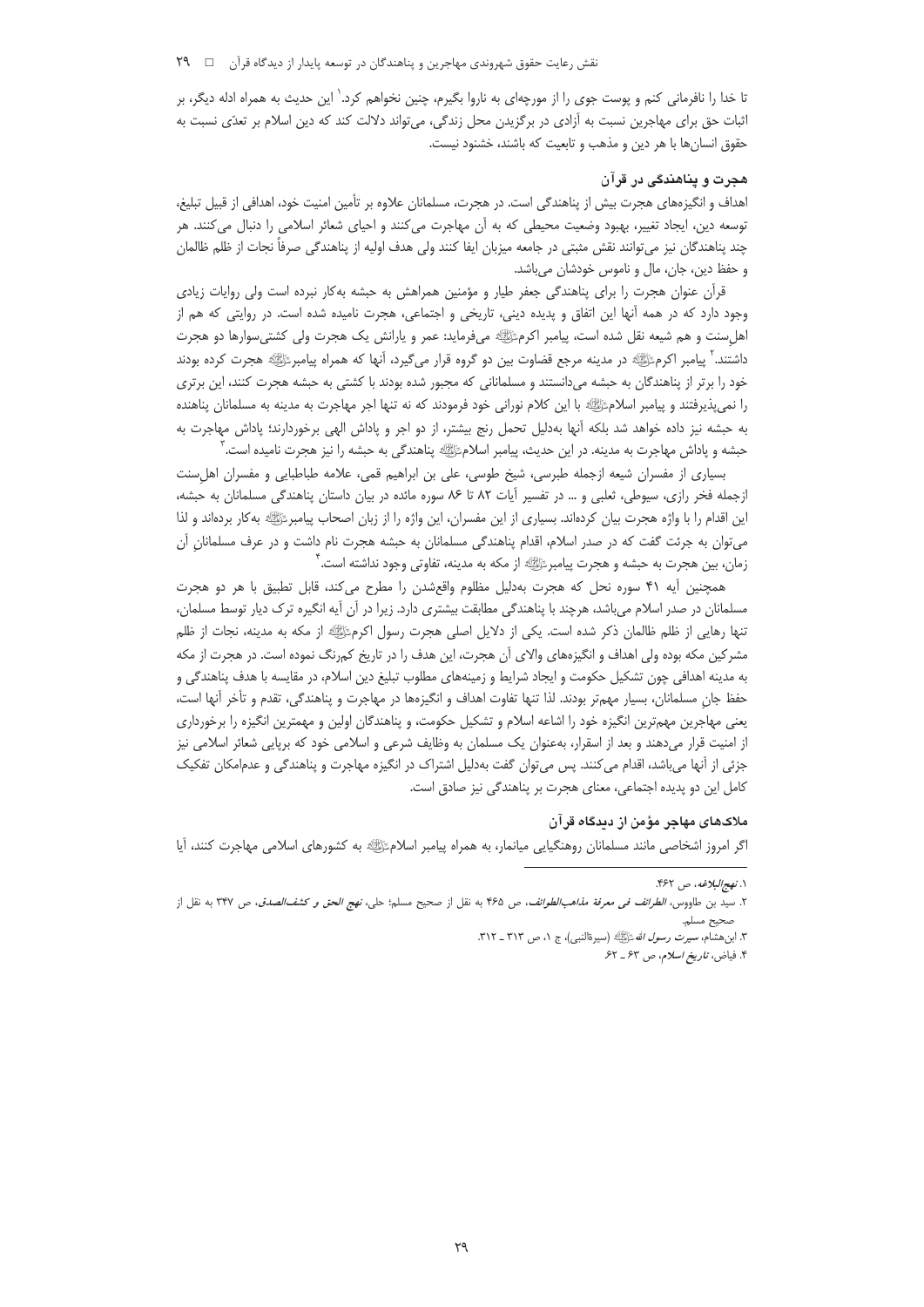٣٠ = المصلنامه تاريخ فرهنگ و تمدن اسلامي، سال ١٠، زمستان ٩٨، ش ٣٧

مسلمانان همانند اهل مدينه با جان و دل از آنها پذيرايي مي كنند؟ آيا هجرت فقط مربوط به دوران صدر اسلام بود و واژه مهاجر فقط به اهل مكه اختصاص دارد؟

بعد از پیروزی انقلاب شکوهمند اسلامی، افراد زیادی از کشورهای مختلف \_ خصوصاً کشورهای همسایه مثل افغانستان، عراق و ترکیه ـ با انگیزههای کاملاً دینی به ایران مهاجرت کردند. برخی برای نجات از ظلم، برخی برای تحصیل علوم دینی و برخی برای احیای شعائر الهی. با روشنشدن آتش جنگ در مرزهای ایران اسلامی و عراق، عدهای از همان مهاجران، در این جنگ شرکت کردند و برخی از آنها شهید یا جانباز شدند.

خداوند در قرآن` دستورات خود در خصوص مهاجرین را تعمیم داده است و تفاسیر معتبر قرآن نیز این دو آیه را تعمیم به احكام مهاجرت مي دانند.

۱. آیه ۷۵ سوره انفال: «و کسانی که بعداً ایمان آورده و هجرت نموده و همراه شما جهاد کردهاند، اینان از زمره شما هستند».

آيا اين مهاجران مصداق اتّم و اكمل آيه فوق نيستند؟ در آيه فوق خداوند شرط مطابقت هجرت بر جابهجاييها را ايمان به خدا و جهاد قرار داده است.

۲. آیه ۱۰۰ سوره توبه:

و پیش گامان نخستین از مهاجران و انصار و کسانی که با نیکوکاری از آنان پیروی کردند خدا از ایشان خشنود و آنان نیز از او خشنودند.

در این آیه از واژه «تابعین» استفاده شده و منظور از آن «جمیع مؤمنین الی یوم القیامه» میباشد و در تفاسیر معتبر گفته شده که حکم خشنودی خداوند در این آیه شامل همه مهاجرینی میشود که از ویژگیهای گفته شده در قرآن برخوردار باشند.

بهطور کلی قرآن بدون اینکه بین مهاجرین و پناهندگان و بین مهاجرین صدر اسلام و بعد از آن، تفاوتی بگذارد، برای مهاجرین ویژگیهایی مانند ایمان، جهاد با مال و جان و هجرت در راه اسلام را بیان نموده است` و هرگاه وظیفهای برای جامعه اسلامی در قبال مهاجرین تعیین مینماید، قبل از آن، مهاجرین را با اوصاف فوق معرفی می کند و این نشان میدهد که آن ویژگی،ها مهم است و بر هر موردی که این شاخص،ها صدق کند، قطعاً احکام و حقوق مربوطه هم صدق خواهد کرد.

## ساير حقوق مهاجرين از ديدگاه قرآن

از آیات قرآن و روایات معصومین میتوان وظایفی برای جامعه اسلامی در قبال مهاجرین استخراج، و در نتیجه حقوقی برای مهاجرین در راه اسلام استنباط نمود.

## ۱. برخورداری از مأوا و محلی برای پناهندگی

مسکن برای مهاجر و پناهگاه برای شخص پناهنده بسیار مهم است. مسکن، نیاز اولیه هر انسانی است و شاید در مواردی مقدم بر آب و غذاست. منظور از مأوا و مسكن لزوماً مالكيت عرصه و اعيان نيست بلكه مراد وجود محلي براي سكونت است. این محل میتواند متناسب با شرایط اردوگاه یا منطقه خاصی از کشور و یا سکونت در محله و شهرهای مختلف همانند ساير شهروندان باشد.

در جامعه قریش بهدلیل عدم وجود محلی امن برای پیامبرﷺ و با هدف گسترش اسلام، ایشان و یارانشان به مدینه مهاجرت کردند. در مکه گروهی از انصار طبق پیمان عقبه حمایت خود را از پیامبرﷺ اعلام کردند و بعد از هجرت، انصار، مهاجرین را برادر خود دانستند و در خانههای خویش به آنها مسکن دادند.<sup>۲</sup> این عملکرد محلی امن برای پیامبرﷺ» و مهاجرین ایجاد کرد تا جامعه اسلامی به پویایی برسد.

خداوند در سوره انفال پناهدادن به مسلمانان مکه را بهعنوان نعمتی بزرگ به خود نسبت داده است ٔ و این نشان دهنده

٠١. انفال (٨): ٧۵: توبه (٩): ١٠٠.

٢. بقره (٢): ٢١٨: انفال (٨): ٧٢. ۳. ابن هشام، *سیرة رسول الله ﷺ* (سیرةالنبی)، ج ۱، ص ۴۷۴ ـ ۴۶۴؛ فیاض، *تاریخ اسلام*، ص ۶۹ ـ ۶۷. ۷۳.

۴. انفال (٨): ٢۶.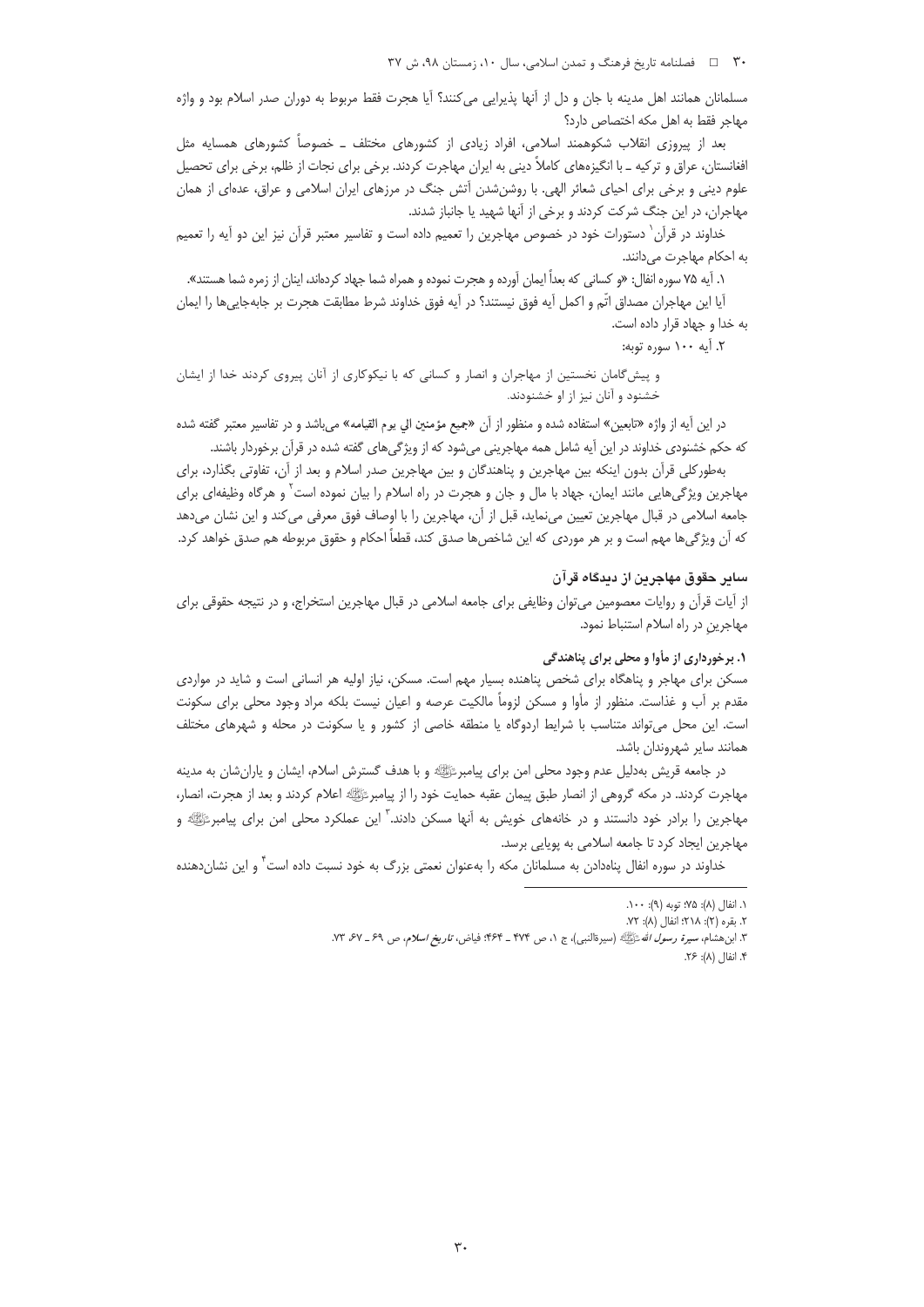نقش رعایت حقوق شهروندی مهاجرین و پناهندگان در توسعه پایدار از دیدگاه قرآن ها ۳۱

خیر بودن عمل پناهدادن است. چون از خداوند جز خیر صادر نمی شود و نیز در همان سوره ـ در آیه ۷۲ و ۷۴ ـ پناهدادن به مسلمانان مهاجر را معادل هجرت، ارزش گذاری نموده است.

حضرت علیﷺ میفرماید: «ای گروه مردم، آدم (ابوالبشر) فرزند عبد و یا کنیزی بهجای ننهاده و مردم همگی آزاد هستند». <sup>(</sup>

آزادی ابعاد مختلف دارد، ازجمله آزادی در انتخاب محل زندگی، و قبول این آزادی برای انسانها حقوقی را ایجاد می:نماید که باید همه آن را رعایت کنند.

## ۲. نصرت و یاری مهاجرین

برخی از مفسّران واژه «نَصَرُواْ» در آیه ۷۲ سوره انفال را به معنی کمک در مقابل تهدیدات دشمنان و تأمین امنیت معنا کردهاند.<sup>۲</sup> هر چند مهاجرین از نظر هدف چند دستهاند ولی حتی مهاجری که به هدف کسب علم و یا تبلیغ دین وارد کشوری شده است، نیازمند امنیت است.

در دوره پیامبر اکرمﷺ بهدلیل نصرت و یاری انصار مدینه از پیامبرﷺ و مهاجرین مکه، حکومت اسلامی، در مدینه و براساس وحدت ایجاد شد و برای این وحدت، پیمان برادری و پیمان عمومی بین مهاجرین و انصار بهوسیله پیامبر نوشته شد و جامعه اسلامی در سایه این اقدامات به شکوفایی رسید. ٔ

در جهان معاصر نیز امنیت بعد از عضویت یک مهاجر در کشور مقصد حاصل می شود یعنی تا زمانی که مهاجر، شهروند قانونی محسوب نگردد، کشور میزبان هیچ مسئولیتی در قبال جان و مال آن شخص ندارد و لذا در حقیقت یکی از مصادیق مفهوم «نَصَرُواْ» باید حق عضویت برای مهاجر باشد. متأسفانه امروزه اعطای عضویت به مهاجرین، بر مبنای نیاز کشور مقصد گرفته میشود یعنی گاهی برای تأمین نیروی کار ارزان قیمت، گاهی برای حل مشکل رشد منفی جمعیت، گاهی برای جذب افراد با استعداد و دلایلی از این دست، علت پذیرش مهاجرین قرار میگیرد. ولی نظر قرآن در این خصوص صریح است: وقتی عدهای به خاطر دین از خانه خود مهاجرت کردند، جامعه اسلامی باید به آنها کمک کند و امنیت آنها را تأمين نمايد.

براساس تفسیری که علامه طباطبایی از آیه ۳۳ سوره مائده ارائه می فرماید، خداوند حق امنیت را برای همه انسان ها اعم از اینکه تابع امت اسلامی باشند یا نباشند و به طریق اولی تابع یک کشور بهعنوان شهروند باشند یا نباشند، قائل است و حاکمیت در جامعه اسلامی باید امنیت همه اعضای جامعه را تأمین نماید. ایشان مصداق محاربه با خدا و رسولﷺ را ایجاد ناامنی برای جامعه اسلامی و مسلمانان میداند و لذا تأمین امنیت برای همه مسلمانان را بدون هیچ قید و شرطی واجب و بر عهده حاكميت جامعه اسلامي ميداند.

علاوه بر امنیت و اسکان، خداوند دغدغه تأمین غذا و سایر نیازها را برای همه انسانها دارد و رحمانیت خود را وصفی برای همه مواهب دنیایی و برای همه انسانها قرار داده است و برای تکلیف مسلمانان نسبت به حل مشکل غذا و سایر نیازمندیهای انسانها و بهخصوص مسلمانان، هیچ شرط و یا قیدی را قرار نداده است.<sup>۵</sup>

امنیت شامل اعطای عضویت و شهروندی، آموزش، بهداشت و تأمین اجتماعی میباشد و مهاجرین همانند اعضای یک جامعه باید از این امکانات برخوردار باشند.

## ٣. حمايت مالي

«و سرمایهداران و فراخ دولتان شما نباید از دادن مال به خویشاوندان و تهیدستان و مهاجران راه خدا دریغ ورزند.» ً خداوند در این آیه مهاجرین را در ردیف نیازمندان فامیل و نیازمندان جامعه قرار داده است و همچنان که فقرای فامیل و غیر آن،

۰۱. کلینی، *الکافی*، ج ۸، ص ۶۹.

٢. فيض كاشاني، تفسير *الصافي*، ج ١، ص ۴۴٩؛ طبرسي، مجمع *البيان في تفسير القرآن*، ج ۴، ص ٨۶٢.

۳. ابن هشام، *سیرت رسول الله ﷺ* (سیرةالنبی)، ج ۱، ص ۴۸۴ ـ ۴۳۷.

۴. کلینی، *الکافی*، ج ۵، ص ۵۳۳.

۵. اعراف (٧): ١٠؛ بقره (٢): ٢٩ و ١٤٨؛ حجر (۴٩): ٢٠؛ طه (٢٠): ٨١؛ ق (٥٠): ۶ ـ ١١؛ ملك (۶٧): ١٥.

۶. نور (۲۴): ۲۲.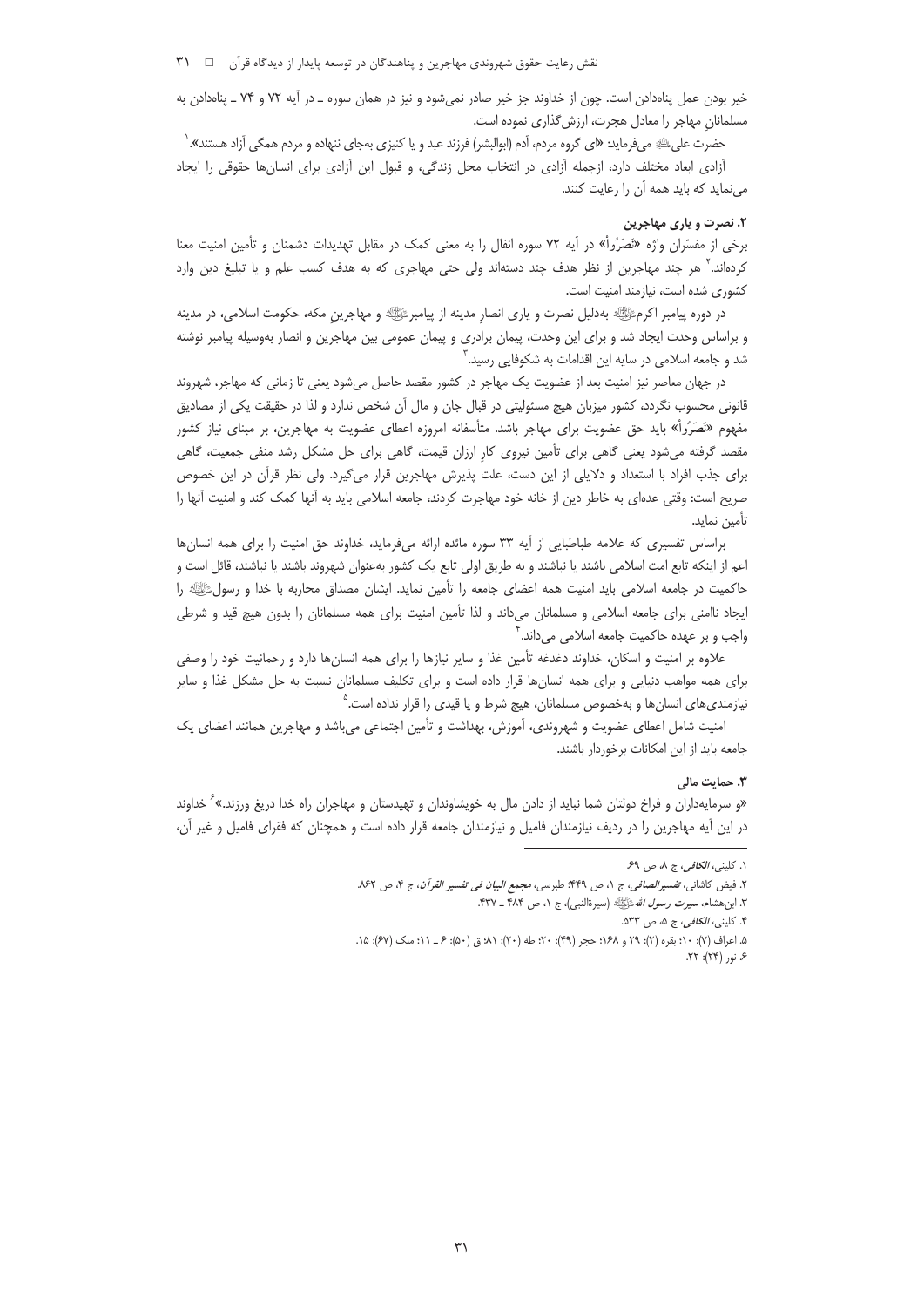## ٣٢ = = فصلنامه تاريخ فرهنگ و تمدن اسلامي، سال ١٠، زمستان ٩٨، ش ٣٧

طبق آيات قرآن حقى از مال ثروتمندان دارند،` مهاجرين هم همانند آنان از اين حق برخوردارند. البته امر خداوند در اين آيه به معنی واجب نمودن صدقه و احسان بر ثروتمندان نیست بلکه همانند همه آیاتِ امر به زکات و بذل مال در راه خدا، این آيه نيز به دو بخش زكات واجب و مستحب قابل تفسير است. يعني به مهاجرين مي¤وان از زكات واجب و صدقه و احسان مستحب پرداخت نمود. طبق این آیه خداوند از برخورداران و دارندگان مال و ثروت میخواهد که به مهاجرین کمک کنند و نیازهای مادی آنها را در حد توان خود رفع نمایند.

حتی قرأن به انصار و مسلمانان اهل مدینه توصیه اخلاقی مینماید که میتوانند از اموال خود به نفع مهاجرین وصیت کنند و سهمی از مال خود را برای مهاجرین به ارث بگذارند.<sup>۲</sup> یکی از مهمترین دلایل هجرت پیامبرﷺ و مهاجرین به مدينه، حمايت انصار \_ با جان و مال \_ از پيامبر اكرمﷺ و اسلام بود. ْ البته قرآن به صراحت، واجب نبودن اين دستور را یادآور میشود و تنها بهعنوان یک توصیه اخلاقی ـ انسانی به آن اشاره مینماید ولی همین توصیه بیانگر اهمیت حمایت مالی از مهاجرین در راه خدا میباشد.

# ٤. حل مشكلات فرهنگي \_ اجتماعي مهاجران

هجرت یک پدیده دینی ـ اجتماعی است. افراد و یا خانوادههای مسلمان، بهدلیل مظلوم واقع شدن و یا استضعاف در حوزه معارف دینی، علقههای اقتصادی، اجتماعی و فرهنگی محل زندگی خود را قطع می کنند و به محیطی جدید وارد می گردند. در این جابهجایی بهطور طبیعی نیازهایی غیر از نیازهای مالی و امنیتی نیز ایجاد میگردد. در سال پنجم هجرت، بعد از غزوه بنی المصطلق و بر سر آب، اختلافی بین انصار و مهاجرین ایجاد شد که پیامبرﷺ» با درایت خود این اختلاف را حل کرد تا این مشکل اجتماعی و این اختلاف بین مهاجرین و انصار در جامعه اسلامی گسترش نیابد. ٔ

قرآن در آیه ده سوره ممتحنه به زنان مؤمنه مهاجری اشاره میکند که بهدلیل نداشتن امنیت در خانه خود در شهر مکه، بدون اذن شوهر، خانه خود را ترک کرده و به همراه پیامبرﷺ و یا بعد از ایشان به مدینه مهاجرت کردهاند، و به اهل مدینه که میزبان مهاجرین بودند، دستور میدهد که وقتی مطمئن شدید که آن زنان ایمانی راسخ به دین اسلام دارند، اولاً مهریهای که همسران کافر به زنان مؤمن خود دادهاند به آنها برگردانید تا دینی بر گردن آن زنان نباشد و در صورت تمایل و رضایت طرفین میتوانید با هم ازدواج کنید (طبق احکام شرعی ازدواج زن مؤمن با مرد کافر جایز نیست و اگر ازدواج کرده باشند و بعد از ازدواج یکی از طرفین کفر را برگزیند و مرتد شود علقه ازدواج شکسته میشود و نیاز به خواندن صیغه طلاق نیست).

با توجه به مفاد این آیه معلوم میشود که کشور و یا هر جامعه میزبانی، در قبال مهاجرین مسئولیت سنگینی دارد. هر چند تجارب تاریخی نشان میدهد که در هر کشوری، مهاجرین بیشترین علقههای اجتماعی را در بین خود ایجاد می کنند. بعد از گذشت هزاران سال هنوز در کشور مصر بین قبطیان (اهل مصر قدیم) و سبطیان (فرزندان یعقوب که در زمان حضرت يوسف به مصر مهاجرت كردند) اختلاف وجود دارد. حتى در صدر اسلام در مدينه نيز تا نسلءا وقتى اتفاقى مىافتاد صحبت از مهاجر و یا انصار بودن میشد. ولی اسلام معتقد است تنها شرط روابط بین انسانها ایمان است و تنها عامل یذیرفته شدهای که می تواند روابط را بین انسان ها قطع کند، کفر است.

#### ٥. رعايت مسائل اخلاقي

قرآن به برخی نکات مهم اخلاقی درباره مهاجرین در راه خدا اشاره کرده است که نیازمند دقت نظر است. یکی از دستورات الهي، عفو و گذشت است.<sup>۵</sup> واژهاي كه قرآن در اين خصوص استخدام كرده است، عفو و صفح است كه پشتسر هم آمدهاند. ظاهراً غفران و عفو و صفح هر سه معنى واحدى دارند ولي راغب در *مفردات* خود صفح را روگرداندن، اغماض و چشم<u>پو</u>شي از خطا معنی کرده است و معتقد است صفح از عفو رساتر است.<sup>7</sup> وقتی عدهای از مؤمنین، از جامعهای مهاجرت می *ک*نند و با

٠١. معراج (٧٠): ٢۴.

٢. احزاب (٣٣): ۶. ٣. ابن هشام، *سيرت رسول الله خَلِيَّاتِيُّ* (سيرةالنبي)، ج ١، ص ۴۳۷.

۴. فیاض، *تاریخ اسلام*، ص ۸۴.

۵. نور (۲۴): ۲۲.

ع. راغب اصفهاني، *المفردات في غريب القرآن*، ص ٣٧٠.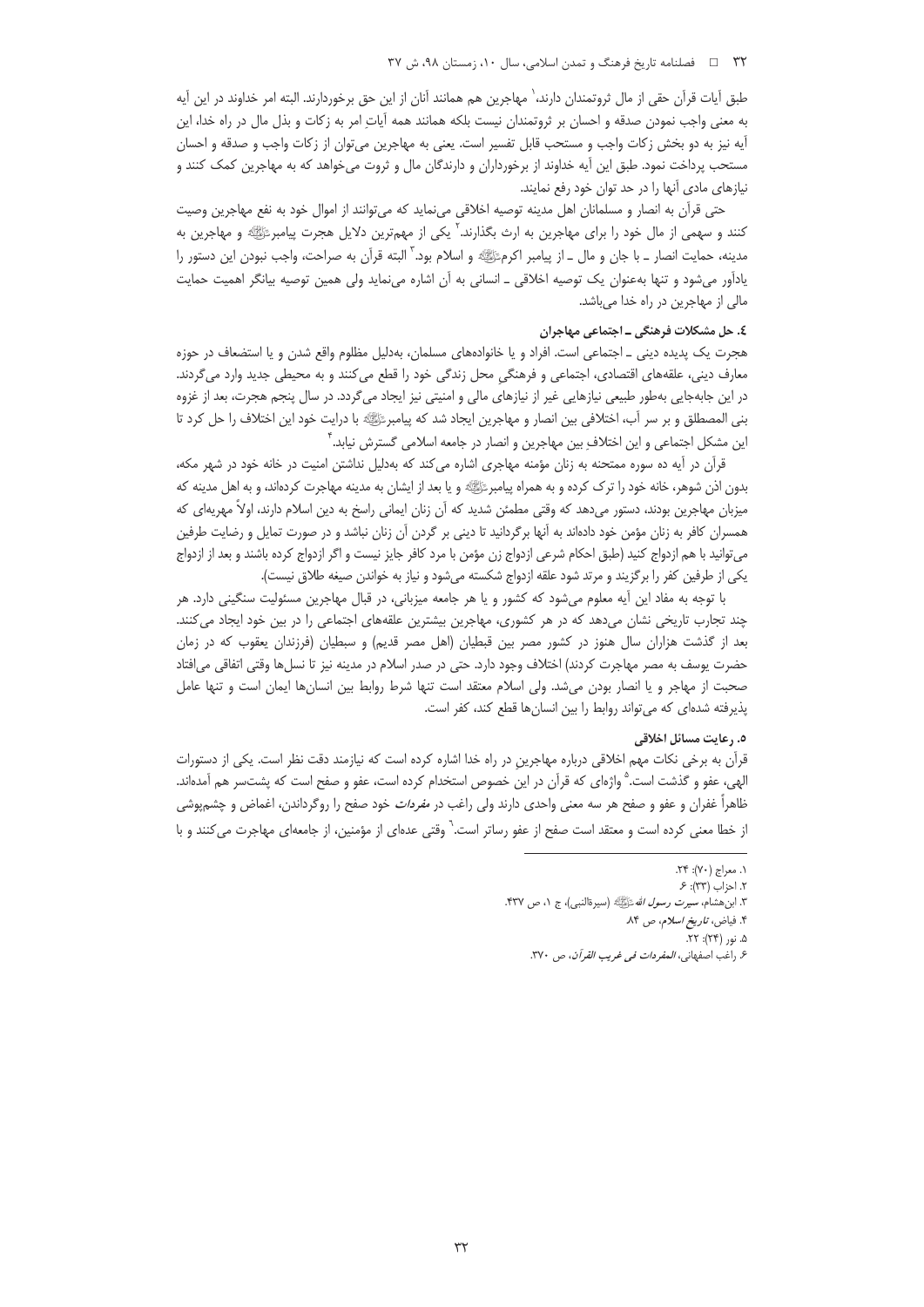فرهنگ خاص خود وارد جامعه اسلامی می شوند، ممکن است در بین آنها افراد خطاکار هم باشد، ممکن است بهطور غیرعمد یا عمد اتفاقاتی رخ دهد و جامعه اسلامی از وقوع آن اتفاقات، آسیبهایی ببیند. دستور خداوند در چنین مواردی عفو و گذشت است. البته عفو و گذشت به معنی نادیده گرفتن همه حوادث و اتفاقات نیست. در هر حادثه و اتفاقی می باید مراحل قانونی و شرعی دقیقاً طی شود ولی وظیفه جامعه اسلامی جلوگیری از تعمیم دادن یک خطا به تمام مهاجرین است.

دومین دستور اخلاقی قرآن، عدم حسادت به مهاجرین است. گاهی بنا به دلایلی خاص، حاکمیت جامعه اسلامی مجبور میشود امکانات خاص خود را در اختیار مهاجرین قرار دهد. مثلا آوارگان را اسکان دهد، لباس گرم در اختیار آنها قرار دهد یا برایشان امکانات اولیه زندگی فراهم نماید. در چنین مواقعی لازم است مردم جامعه اسلامی از خود سعهصدر نشان داده و حتى اگر خود نسبت به آن امكانات، نيازمند هم باشند، حسادت ننمايند. `

سومین دستور اخلاقی ایثار و مقدم داشتن مهاجرین بر خود است. ایثار واجب نیست ولی خداوند با تأیید انصار بهدلیل از خودگذشتگی نشان میدهد که از بندگان خود میخواهد که نسبت به اذیت و آزار دیدههای در راه خدا، از خود ایثار نشان دهند. چهارمین و پنجمین دستور عدم خسّت و داشتن روحیه گشادهدستی و داشتن محبت قلبی نسبت به مهاجرین است. یک مؤمن باید در دل تنها محبت کسی را جای دهد که در دل او محبت خدا جای دارد و معنی تولّی ــ بهعنوان یکی از واجبات دینی ــ همین است. خداوند از بندگان مؤمن خود میeخواهد که نسبت به مهاجرین مؤمن، محبت داشته باشند.<sup>۲</sup>

## نتيجه

هجرت از وظایف الهی است که علاوه بر وجوب آن بر آنهایی که قادر به احیای شعائر الهی و یا کسب معرفت کافی برای انجام تکالیف شرعی در جامعه خود نیستند، بر امت اسلامی نیز واجب است که در حد رعایت عدالت، شرایط هجرت مسلمانان را فراهم نماید. یعنی در اسلام نهتنها هجرت واجب است، بلکه مهاجرپذیری و رعایت حقوق مهاجرین نیز واجب است. این شرایط هجرت، عبارت از رعایت حقوق مدنی، سیاسی و اجتماعی مهاجران است. یافتههای این تحقیق بر اساس آيات قرآن نشان مي دهد كه حقوق مهاجرين تنها در عرصه تأمين مكان و يا حتى تأمين اجتماعي نيست و جامعه اسلامي و همه مسلمانان مكلف هستند كه حتى شرايط فرهنگي لازم براي مهاجرين را فراهم نمايند تا أنها در جامعه اسلامي تحت فشار روحی نباشند. البته نویسنده در خصوص حقوق سیاسی مهاجرین، در قرآن سند صریحی نیافت که نص قرآن بر آن دلالت كند ولي دلايل عامه مثل دستور به برقراري عدالت بين همه انسانها مي¤واند بر اين امر نيز شامل شود. خداوند اقامه قسط و عدل را مختص گروهی نکرده و در آیات مربوط به اقامه قسط از واژه «ناس» استفاده نموده است، ٰ یعنی همه مردم باید از چنین حقی بهرهمند باشند و یکی از اهداف ارسال رسل همین امر میباشد.

قبول حق بیعت کردن و یا پذیرش مسئولیتهای بزرگ در جامعه صدر اسلام و خصوصاً شهر مدینه در زمان حضرت محمدﷺ نشانِ دهنده این است که اسلام حقوق سیاسی را نیز برای مهاجرین مسلمان قبول دارد.

به نظر می رسد تأکید قرآن بر رعایت همه جوانب مادی و معنوی میزبانی از مهاجرین، به این دلیل است که اولاً فرهنگ هجرت که در احیای دین نقش بسیار مهمی می¤واند ایفا نماید، به فراموشی سپرده نشود و مسلمانان برای انجام این تکلیف الهی ترغیب گردند و ثانیاً فرهنگ مهاجرت به نفع جامعه مهاجرپذیر میباشد و صیانت از منابع انسانی و حقوقشان از اهداف توسعه پایدار و بلکه از مهمترین عوامل در پایداری توسعه جامعه است و این امر را تاریخ نیز به اثبات رسانده است. تاریخ تمدن اسلامی ــ ایرانی مرهون فرهنگ مدارا و رفتار عدالت،حور جامعه اسلامی در قبال مهاجرین است. ٔ

در زمانی که این تحقیق نوشته میشود، مسلمانان میانمار در کشور خود توسط دولت و مردم بودا مسلک، مورد آزار و اذیت و حتی قتل و غارت قرار می گیرند ولی در کشورهای همسایه ــ که اکثراً مسلمان می باشند ــ بهطور جدی مورد استقبال قرار نگرفته و حتی بعضاً مورد بی،هری قرار میگیرند. فضیلت مهاجرت در زمان ما ازجمله فضایل فراموش شده در جهان

 $\Lambda = \mathfrak{A}$  : <شر (۵۹): ۹ ـ ۸

۲. حشر (۵۹): ۹ ـ ۸.

٣. نحل (١۶): ٩٠؛ حجرات (٣٩): ٩؛ نساء (٣): ١٣٤.

۴. جان احمدی، *تاریخ فرهنگ و تمدن اسلامی*، ص ۳۱.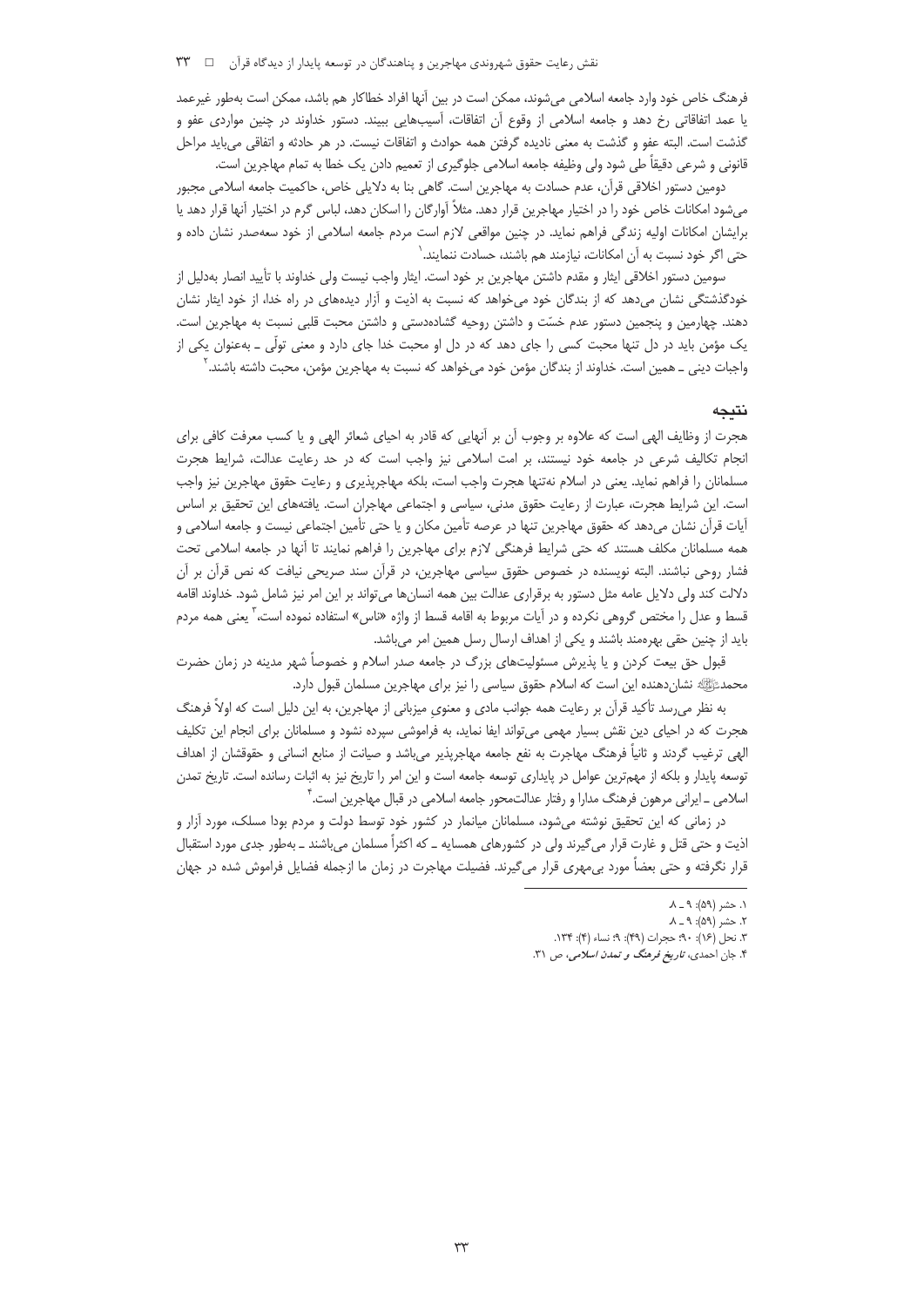## ٣۴ = فصلنامه تاريخ فرهنگ و تمدن اسلامي، سال ١٠، زمستان ٩٨، ش ٣٧

اسلام است و مسلمانان در انجام تكاليف خود نسبت به اين واجب الهي جاهل و يا كاهل ميباشند.

پیشنهاد میشود اولاً با توجه به اهمیت و گستردگی مباحث هجرت، این موضوع جزو موضوعات فراخوان مجلاتی که به مسائل اجتماعی میپردازند، قرار گیرد. ثانیاً با توجه به اینکه در جهان امروز اجرای این فضیلت اسلامی نیازمند تمهیدات قانونی زیادی میباشد، مباحث حقوقی مهاجرت در جامعه اسلامی، مورد مطالعه قرار گرفته و برای وضع قوانین مترقی در این خصوص زمینهسازی گردد. ثالثاً با توجه به اینکه کشور ایران میزبان مهاجرین زیادی میباشد و با توجه به اهمیت بعد فرهنگی مهاجرت و لزوم تدوین راهکارهای اصلاح فرهنگ مهاجرپذیری که متفاوت از توریستپذیری میباشد، همایش ها و سمینارهای علمی و فرهنگی در سطح ملی برگزار گردد.

# منابع و مآخذ

- ۱. قرآن کریم.
- ۲. *نهج البلاغه*، ترجمه محمد دشتی.
- ٣. ابن سعد، محمد، *الطبقات الكبرى*، تحقيق عطا، بيروت، دارالمكتب العلميه، ١۴١٨ ق.
- ٤. ابن۵هشام، عبدالملک، *السیرةالنبویه*، تحقیق مصطفی سقا و ابراهیم ابیاری و عبدالحفیظ شلبی، ج ۲، بیروت، دار احیاء التراث العربي، بيتا.
- ٥. ابن۵شام، عبدالملک، *سیرت رسولاللهﷺ (سیرةالنبی)*، ترجمه اسحاق بن محمد همدان<sub>ی</sub> ابرکوه، مقدمه و تصحیح اصغر مهدوی، ج ۱،تهران، بنیاد فرهنگ ایران، ۱۳٦۰.
- ٦. الواني، سيد مهدي و پورعزت، علي اصغر، «عدالت اجتماعي شالوده توسعه پايدار»، *مجله كمال مديريت*، ش ٢ و ٣، تابستان و ماسز، ١٣٨٢.
	- ۷. بلاذري، احمد بن يحيي، *انساب الاشراف*، به كوشش سهيل زكار و رياض زركلي، بيروت، موسسة الاعلمي للمطبوعات، ۱۹۹۲.
		- ٨ بلاذري، احمد بن يحيى، *فتوح البلدان*، بيروت، دارالكتب العلميه، ١۴٠۵ ق.
- ۹. بوربور، ترانه، «مهاجران و راههای گذار از احساس تبعید: بررسی رهیافتهای نظری»، *مجله علوم اجتماعی،* ش ۲**۱**، پاییز  $144$
- ۱۰. پروین، خیراله و رستمی، مرتضی، «بررسی اثرپذیری حق کار کارگران مهاجر قانونی در ایران از اسناد بین المللی»، *مطالعات* حق*وق خصوصی، دوره ٤٢، ش ٣، پاییز ١٣٩١.* 
	- ۱۱. جان احمدی، فاطمه، *تاریخ فرهنگ و تمدن اسلامی*، قم، دفتر نشر معارف، چ دوم، ۱۳۸۷.
		- ۱۲. جمعی از نویسندگان، *اخلاق کاربردی*، قم، یژوهشگاه علوم و فرهنگ اسلامی، ۱۳۸۲.
- ۱۳.حسین شاه، سید خدا و دیگران، «نقد و بررسی ادبیات جبران خدمات و مفهوم آن برای نیروی کار مهاجر»، *فصلنامه مجله* ایرانی مطالعات مدیریت، ص ۲۲۱ \_ ۲۰۳، ۱۳۹۳.
	- ١٤. حلي، ابومنصور جمالالدين، نهج *الحق و كشف الصدق*، بيروت، دارالكتاب اللبناني، ١٩٨٢ م.
	- ١٥. راغب اصفهاني، حسين بن محمد، *المفردات في غريب القرآن*، بي جا، مكتبة نذار مصطفى الباز، بي تا.
- ١٦. رضائیان، محسن و همکاران، «وضعیت تغذیه کودکان مهاجر افغانی ساکن در شهرستان شهریار با استفاده از شاخص توده بدنی»، *پایش، ش ۱، تابستان ۱۳۸*۲.
- ۱۷.زیاری، کرامتاله و همکاران، «بررسی و سنجش شاخصهای کیفیت زندگی در شهروندان مهاجر و بومی (مورد پژوهش: شهر قم)»، *مسائل اجتماعی ایران*، ش ۱، تابستان ۱۳۹۳.
	- ١٨. سيد بن طاووس، على بن موسى، *الطرائف في معرفة مذاهب الطوائف*، قم، خيام، ١٤٠٠ ق.
- ۱۹.صدری، جمشید، «اهمیت هجرت پیامر اکرمﷺ در گسترش اسلام و نشر احکام قرآن»، کعبه، ندا، *سراج منی*ر، ش ۷، ناىستان ١٣٩١.
	- ۲۰. صدوق، جعفر بن محمد، *من لايحضره الفقيه*، ج ٤، قم، جامعه مدرسين، ١٤٠٤ ق.